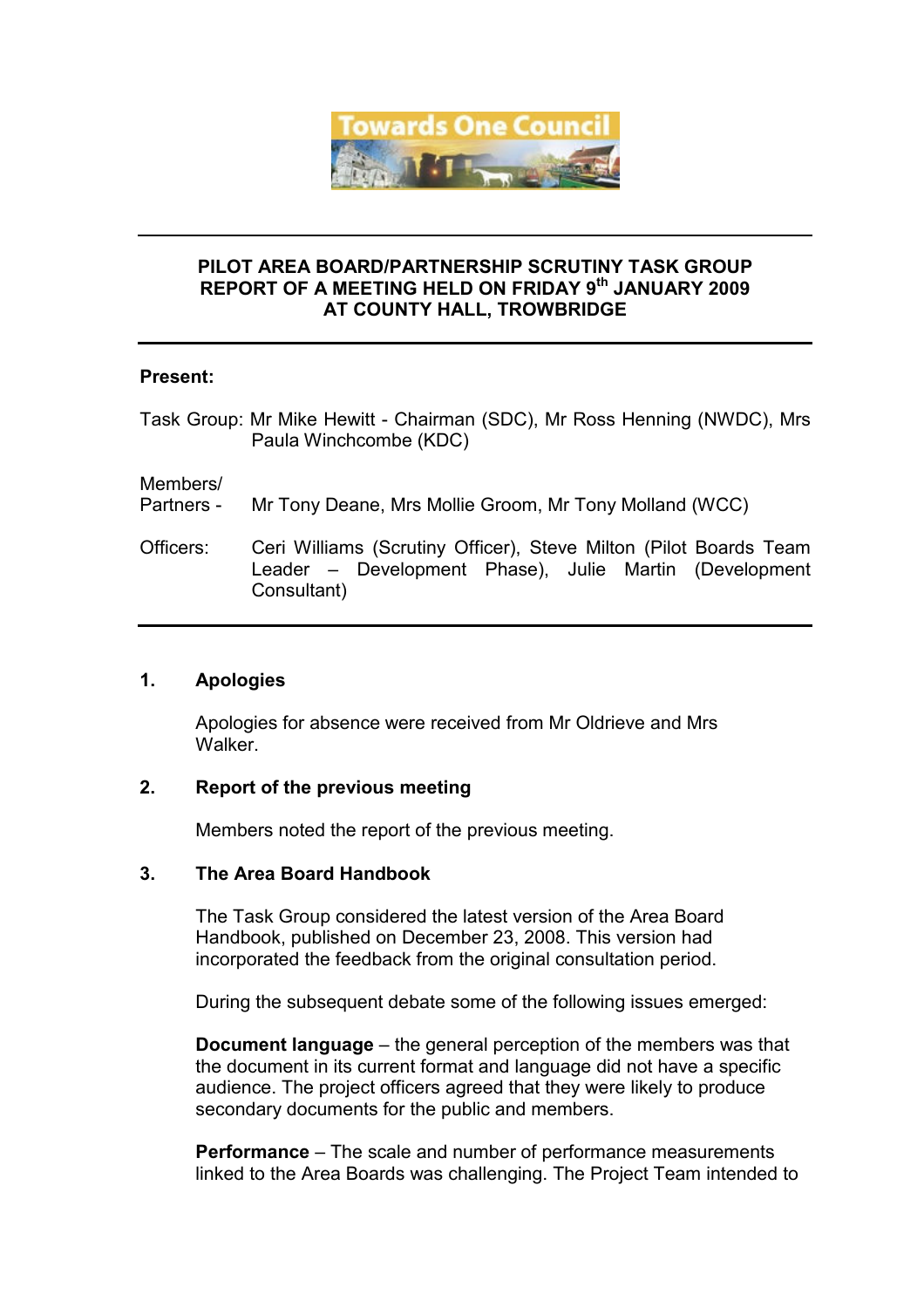work with the Area Boards to identify the measurements they would like to use to demonstrate effectiveness. The members felt it important to divide the indicators into statutory and non-statutory.

State of Area Debate – after questioning the terminology it was recognised that different approaches would be adopted across the county towards one-off public events.

Local Challenge – discussions took place around the relationship between the Area Boards and the scrutiny function. Members felt strongly that service officers when invited, should be compelled to attend meetings.

**Paragraph 31** – "Only elected members will be able to nominate or propose the Chair person and Vice-Chair person" – the Task Group recommended this to be changed to "Only Unitary members……."

**Paragraph 40** – The Task Group felt that the Area Boards should have the ability to move into the 'part 2' exemption process, if required.

Number of members – it was questioned whether it was legal to operate a Board with 2 members. The Project officers agreed to confirm but were confident that this was covered under delegated powers.

**Paragraph 47** – concern was raised about the level of grant funding the Boards would be expected to provide.

Board funding – when considering paragraph 49 the Task Group discussed the funding sources available for the Area Boards.

Forward plan – the Task Group recognised the importance of maintaining a detail and current forward work plan at each of the Area Boards

Paragraph 87 – the Task Group felt that formal responses from the Cabinet should be 21 days rather than the proposed 28 days.

Cross county issues – this issue was discussed through the example of Tisbury, where local children live in Wiltshire but attend school in Dorset. Similar examples across the county were provided in relation to healthcare.

Paragraph 96 – as paragraph 87.

Respect for officers – it was recognised that at Area Boards officers may be exposed to hostile behaviour. The project team was aware of this issue and were developing strategies to counter the risk.

Training for Chairman – the question of whether training for the Chairman should be mandatory was discussed in detail.